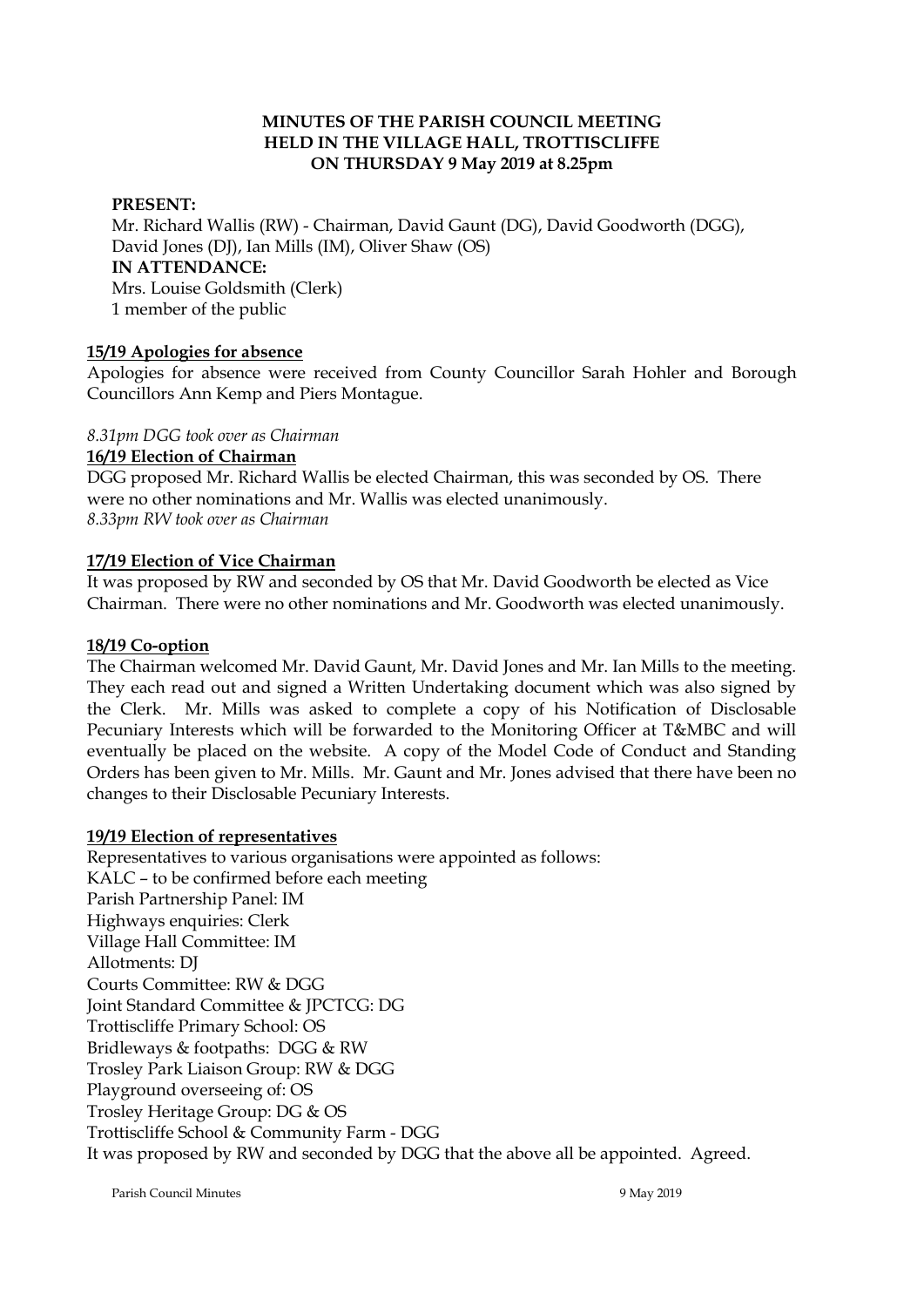## **20/19] APPOINT A FINANCIAL OFFICER & INTERNAL AUDITOR:**

It was proposed by the Chairman and seconded by DJ that the Clerk be appointed as the Responsible Finance Officer and Mr J. Fahy be appointed as the internal auditor. Agreed.

## **21/19Declarations of interest**:

DGG declared a pecuniary interest in item 27/19 (a) (2).

## **22/19 Minutes**

The minutes of the Parish Council Meeting held on the 4 April 2019 were approved and signed as a true record.

## **23/19 Reports**

- a) County Councillor There was no report.
- b) Borough Councillor There was no report.
- c) Kent Police Nothing to report.
- d) KALC Area Committee There has been no meeting.
- e) JPCTCG There has been no meeting.
- f) Parish Partnership Panel There has been no meeting.
- g) Trosley Liaison Group RW attended the meeting held on the 7 May 2019. There is to be a Walking Festival in the park from the 9-23 June 2019 with different events planned for each day for all sectors of the community. An Open Day is also planned for the 26 July 2019. Grants are being sought of up to £25,000 to make improvements to the park, woodlands and grazing.
- h) Village Hall Committee there was no report.
- i) Tree Warden There was no report.
- j) Courts Committee Meeting The Tennis Club Committee has suggested some works to the trees in the car park. The Clerk has sought independent advice and has shared this with Members and the Tennis Club.

*20:51hrs the meeting was suspended to allow a member of the public to speak 20:53hrs the meeting reconvened*

Members considered 2 quotes for the same works and agreed to appoint Day Tree Fellers for a fee of £2,050.00 to dismantle 3 ash trees and a silver birch and to reduce 6 maple trees. The Tennis Club Committee has agreed to fund 50% of the costs of the work from the sinking fund.

## **24/19 Matters arising**

- **a)** T&MBC Call for Sites/Development of the Local Plan Two Planning Inspectors have been appointed who will now consider all of the submitted documents and will liaise with the Local Planning Authority in making preparations for the Examination expected to take place later this year. Shipbourne Parish Council has raised some concerns with the Inspectorate in the way in which the views of the public have been presented.
- b) Progress with a Community Bid for The Plough Inn OS reported that the Trosley Heritage Group met on the 25 April 2019. Two Inspectors have been appointed to consider the planning proposals TM/17/01438/LB & TM/17/01522. DG advised that members of the public who submitted comments on the planning proposals have been asked by the Inspectorate whether they want to submit further comments. The Parish Council has not been asked for any further comments.
- c) Monthly Check of the Defibrillator The Clerk will carry out a monthly check. The Clerk has replaced the faded sign about the defibrillator on the village noticeboard.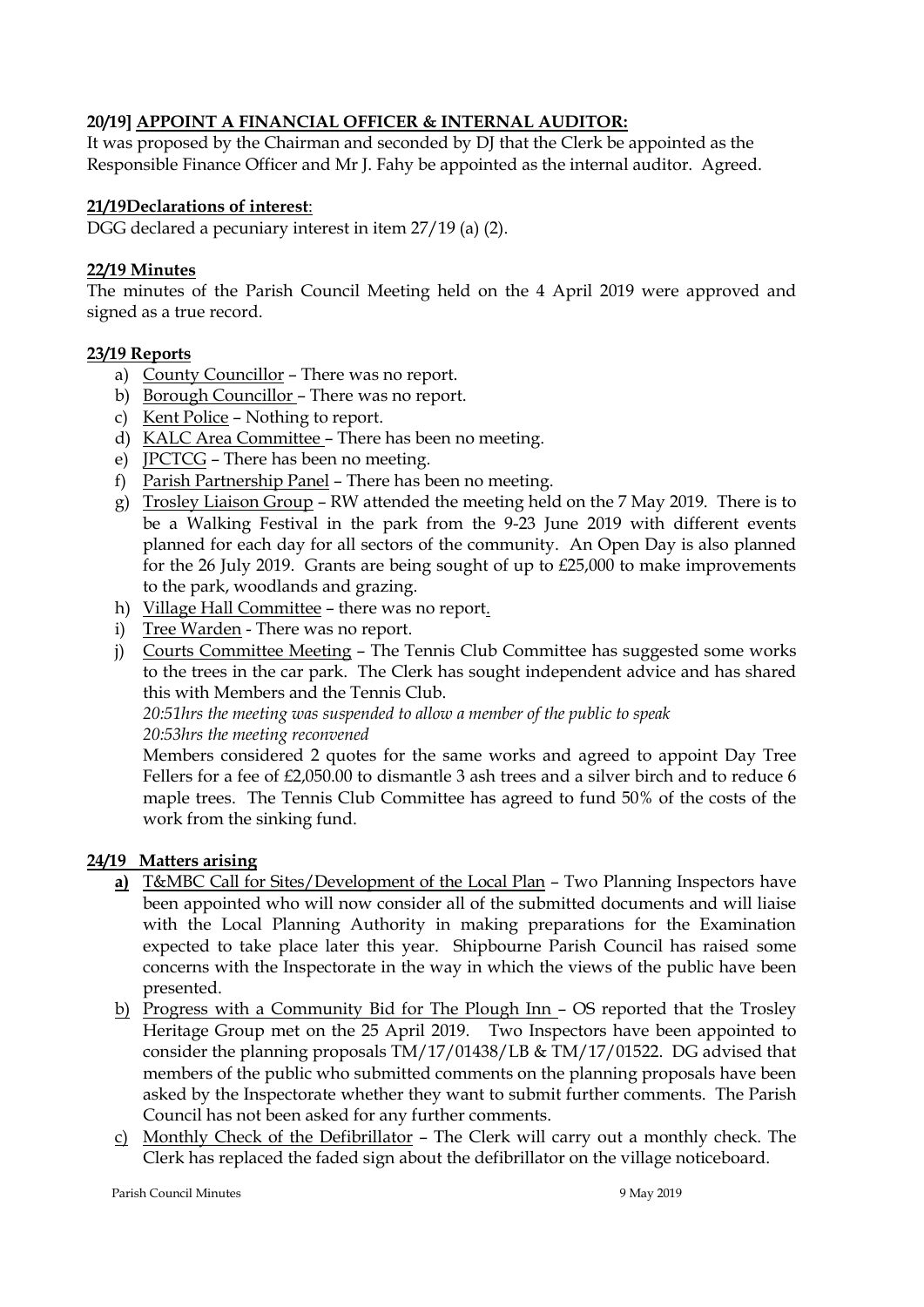#### **25/19 Finance & Policies**

Statement of payments to be made and income received

| <b>National Savings Account:</b> | £1,704.92    |
|----------------------------------|--------------|
| Nat West TPC TCC Account:        | £ 7,083.94   |
| Nat West TPC Reserve Account:    | £15,616.58   |
| Nat West TPC Current Account     | £ $8,446.25$ |

Cancel cheque 000166 - £50.00 (donation never cashed)

### **Receipts**: **T&MBC Precept first half instalment: £8,250.00**

#### **Cheques for signature TPC Current Account:**

| Supplier            | Description           | Cheque | Amount    |
|---------------------|-----------------------|--------|-----------|
|                     |                       | Number |           |
| Mrs L S Goldsmith   | (Salary 4 weeks)      |        |           |
|                     | $(04/04 - 09/05/19)$  | 000259 | £ 225.40  |
| <b>HMRC</b>         | (Clerks Tax)          | 000260 | £150.80   |
| Mrs L S Goldsmith   | (Clerks Expenses)     | 000261 | £ $85.22$ |
| Came & Company      | (Annual Insurance)    | 000262 | £565.43   |
| <b>CPRE</b>         | (Annual Membership)   | 000263 | £ 36.00   |
| <b>Gel Creative</b> | (Website Maintenance) | 000264 | £150.00   |
| KALC                | (Annual Membership)   | 000265 | £ 264.79  |
| Total               |                       |        | £1,477.64 |

#### **Transfer from TPC Current Account to TPC Reserve Account: £6,850.00**

## **Cheques for signature TPC TCC Account:**

| <b>EDF Customers PLC</b> | Electricity Bill | 000016 | £376.26 |
|--------------------------|------------------|--------|---------|
|                          |                  |        |         |

- a) Cheques for signature: The Chairman proposed that the cheques listed above be signed. Agreed
- b) Insurance Renewal Members considered three quotes obtained by the Clerk for the annual insurance. It was **resolved** that the Parish Council should take out the insurance due to commence on 1 June 2019 with Hiscox through Came & Company for a premium of £565.43 and enter into a 3 year agreement.
- **c)** Bank Mandate The Clerk collected the information required for the new Bank Mandate and will attempt to submit this online.

## **26/19 Members of public:** Nothing additional

## **27/19 Planning**

a) Applications:

1] TM/19/00706/FL – George Cottage, Ford Lane, Trottiscliffe, ME19 5DP

Demolition of existing log store and installation of log cabin for use as residential annex.

*Resolved: No objections. Carried 5 in favour and 1 abstained.*

*21:04hrs – DGG declared a pecuniary interest and left the room.* 

*21:08hrs – 1 member of the public left the meeting*

Parish Council Minutes 9 May 2019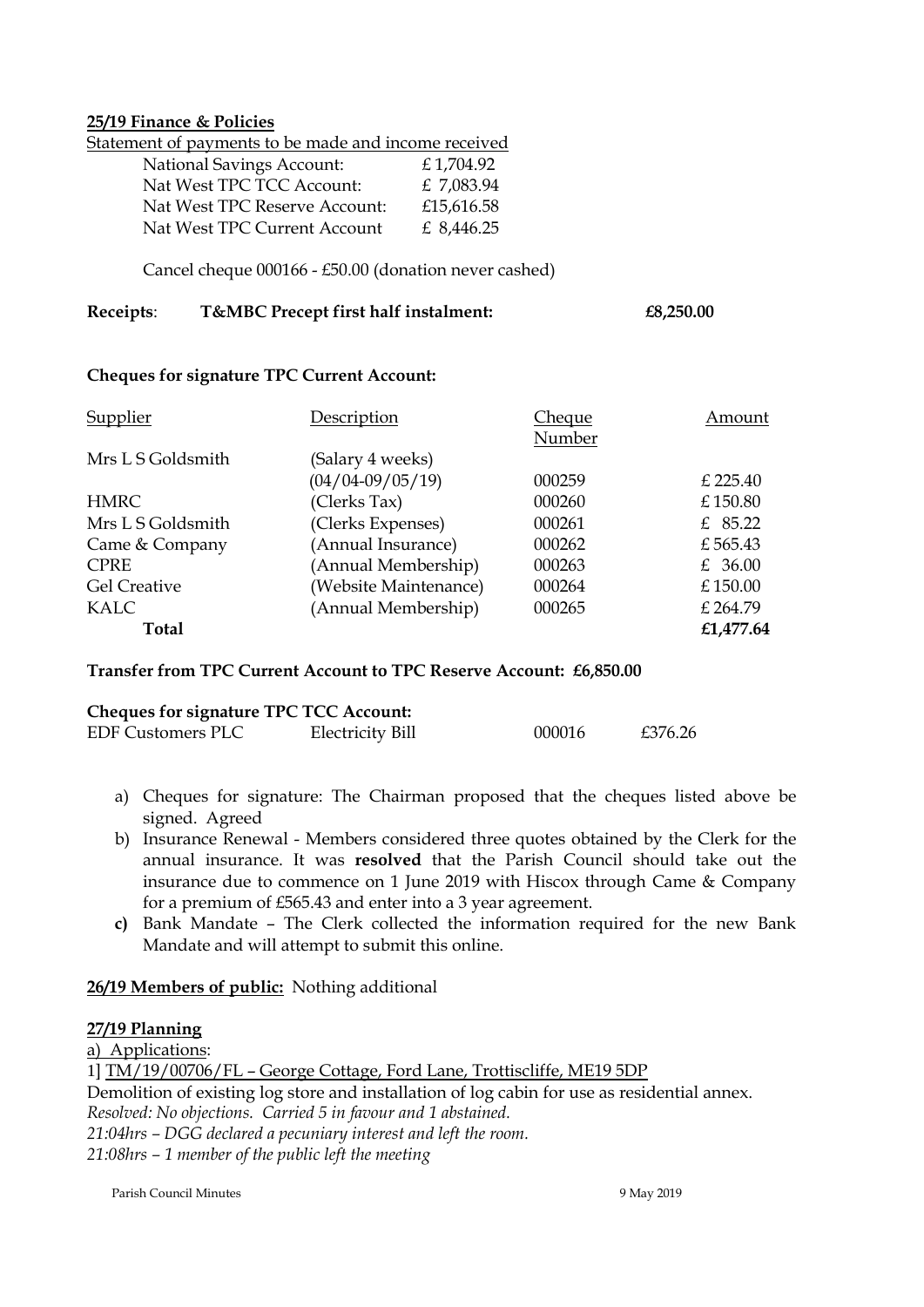2] TM/19/00709/FL – Millers Farm Yard, Wrotham Water Lane, Trottiscliffe

Continued use of land for the stationing of a mobile home for use by the farm manager. *Resolved: Object. Carried 3 against, 2 in favour. Members challenge the justification for needing a permanent presence on site and feel that alternative security measures such as CCTV should be considered. There has never been a requirement on this site for a permanent physical presence. 21:09hrs DGG returned to the meeting*

3] TM/19/00901/FL – 1 Central Lodge, Gravesend Road, Wrotham, TN15 7JW

Proposed boundary fencing and gates. *Resolved: No objection*

4] 19/00461/PREM – Southbeats Music Festival to be held at Wrotham Hill – Premises

Licence application *Resolved: Object. Members are concerned about the levels of noise and the effect this will have on family life with reference to safeguarding children in the area. Other concerns include the effect on the air quality as the local roads will become congested. The proposal will have an adverse on local roads and the environment. The site is very close to a major exit/entrance to the M20 and local roads are already affected by the roadworks on the M20 which will be exacerbated by this proposal. Members feel that the size of the proposed event is not suitable for such a rural location.*

b) Decisions from T&MBC:

1] TM/19/00283/FL – Cedar House, Church Lane, Trottiscliffe, ME19 5EB

Retrospective: Erection of ancillary outbuilding. *Approved*

2] TM/19/00511/FL – Orchard Leigh, Church Lane, Trottiscliffe, ME19 5EB

Two storey rear and part side extension with dormer windows and Juliet balcony, new

windows to existing front elevation and velux windows. *Approved*

3] TM/18/00357/OA – The Nursery, Taylors Lane, Trottiscliffe

Outline application for a detached bungalow to replace a mobile home. *Refused*

c) Other planning matters

1] 19/00041 - The George – The Clerk has reported that a large container has been installed and is in use at the rear of the pub. Enforcement has advised that a shipping container is being used to store refuse as they were allegedly receiving complaints from neighbours in relation to odours. Enforcement has advised that the container does not require planning permission as defined by Section 55 of Town and Country Planning Act 1990 and therefore there is no breach of planning control. The site owners have been advised to implement landscaping in order to soften the containers appearance and to also consider a more permanent solution of the storage of refuse in the future.

4] 19/00067/WORK - Murrayfields, Taylors Lane – The Clerk has asked Enforcement to investigate an alleged breach of external lighting. Enforcement has inspected the site and advised that there is no breach of planning control.

5] 19/00066/WORKS – Prunelle, Church Lane - The Clerk has asked Enforcement to investigate an alleged breach of external lighting. Enforcement has inspected the site and advised that the external lighting is considered de-minimis and too minor to fall within development as defined by Section 55 of the Town and Country Planning Act 1990 and therefore there is no breach of planning control.

# **28/19Highways, Footways and Footpaths**

1] Reported Faults

i) Request for a trief kerb –KCC has asked for some more information before providing a quote for both bollards and a trief kerb in terms of both the installation and ongoing maintenance. The Clerk will meet with DG to look at other options discussed at the meeting. ii) PROW917452 Footpath MR177 – The Clerk has reported that the footpath is blocked by overgrown vegetation.

Parish Council Minutes 9 May 2019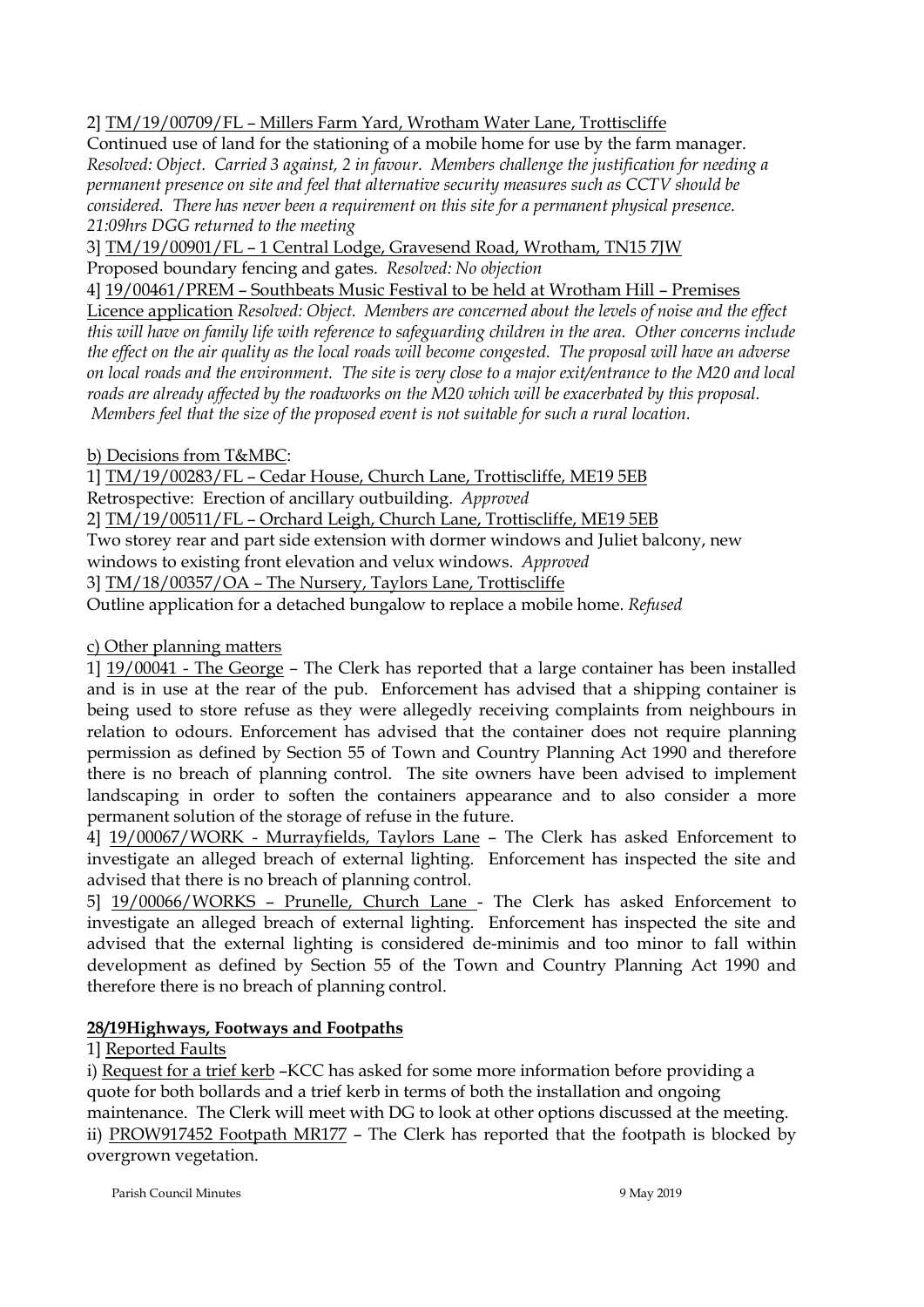iii) Water on the road outside Prunelle, Church Lane - The Clerk has reported the problem with this area of road constantly flooding and it appears contractors are carrying out some investigations.

iv) Parking for the school -The PCSO has agreed to visit the area at either school drop-off or collection time to assess the situation.

v) Taylors Lane between Pilgrims Way and School Lane - a speed cushion refurbishment is programmed to start on the 28 May 2019 and will take 5 working days to complete.

vi) Ford Lane – The Clerk was asked to report Members concerns about the speed of traffic travelling on this road and to also raise this issue with County Councillor Sarah Hohler.

2] Big Conversation Update – The Clerk is waiting to hear when the working group is next due to meet to discuss timetables and a start date for this new service.

## **29/19 Open Spaces, Recreation Ground and Allotments**

1] Recreation Ground and playground – Four Seasons will be installing a ramp to improve the access to the side of the village hall to the recreation ground next week. OS is investigating funding possibilities for an outdoor adult gym on the recreation ground.

2] Allotments – DJ is in the process of collecting the annual rents from each allotment tenant.

3] Trottiscliffe School Update – There was no report.

4] Community Farm – DGG attend the Annual General Meeting held on the 29 April 2019 and advised that he has been appointed as a trustee of the Trottiscliffe School and Community Farm Committee. The pigs have a new enclosure and following the death of the second goat a further 2 goats have been sourced along with a ewe. A further Open day was held which has boosted funds and the sale of eggs from the chickens continues to provide a valuable source of income.

## **30/19] Correspondence**

a) For Information

1] Area 2 Planning Committee – 29 May l 2019

- 2] Joint Transportation Board 10 June 2019
- 3] Parish Partnership Panel 13 June 2019
- 4] Standards Committee 12 June 2019
- 5] KALC Area Committee Meeting 23 May 2019

b) On Circulation

- 1] Trosley Liaison Group Agenda for meeting 7 May 2019
- 2] Downsmail
- 3] CPRE Fieldwork, Spring 2019
- 4] Countryside Voice Spring 2019
- 5] Clerk & Councils Direct -May 2019
- 6] Kent Voice Spring/Summer 2019
- 7] KALC Parish News April 2019
- 8] Trottiscliffe School and Community Farm update May 2019
- 9] KALC Agenda for meeting due to be held on the 23 May 2019

c) Requiring Attention: Nothing new to consider